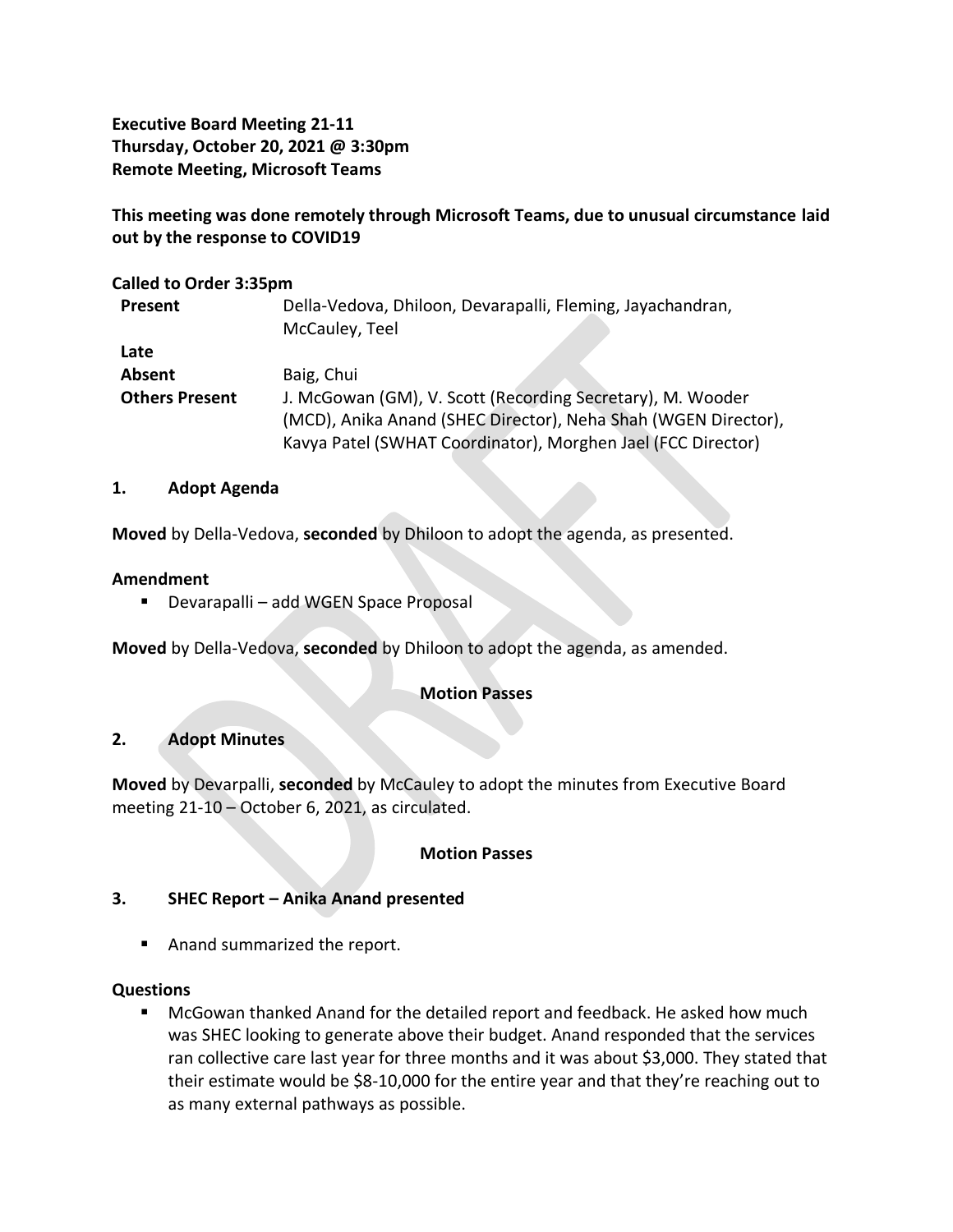- Devarapalli thanked Anand for the report. They apologized for any issues the volunteers experienced for signing up for training. They explained that the majority all signed up for the later dates with slots filling up quickly. Devarapalli added that this will be something they will keep in mind for next year and they're working with EIO to come up with catchup dates. Anand thanked Devarapalli for that update. They stated that they have a lot of volunteers who cannot access the svpro training as all the slots were filled. Devarapalli stated that they will connect with Will about that.
- Jayachandran addressed and explained the difference between the Services Special projects fund and the MSU Special Projects fund. They also stated that SLEF applications were opening tomorrow and that SHEC should look into submitting a proposal.

# **4. SWHAT Report – Kavya Patel presented**

Patel summarized the report.

## **5. WGEN Report – Neha Shah presented**

■ Shah summarized the report

## **Questions**

■ Devarapalli thanked Shah for the feedback. They added that they are coordinating the AOP training with Khadija and that will be communicated to everyone soon. They added that as for recordings of the SVPro training with Will the requests will be on a case by case basis as Will wasn't comfortable with uploading the session with the conversations on Avenue2Learn.

# **6. Lockers of Love Proposal**

**Moved** by Jayachandran, **seconded** by Devarapalli that the Executive Board approve the transfer of \$1,500 to the Food Collective Centre's (FCC) budget line 6603-0318 from the Operating Fund, to continue their Lockers of Love Program, as circulated.

- Jayachandran ceded their time to Morghen Jael. Jael summarized the proposal that was circulated.
- Jayachandran stated that they believed that FCC needs the funding, and would love to support them.
- **•** Devarapalli agreed that this would be a great way to support the service moving forward.
- Teel asked if FCC has reached out to other partners around Hamilton, or other foodbanks. They suggested looking into the resources available and look into the model. Jael responded that with every message FCC sends out a resource list, recommending Hamilton Food Share as well as other foodbanks with hours and locations.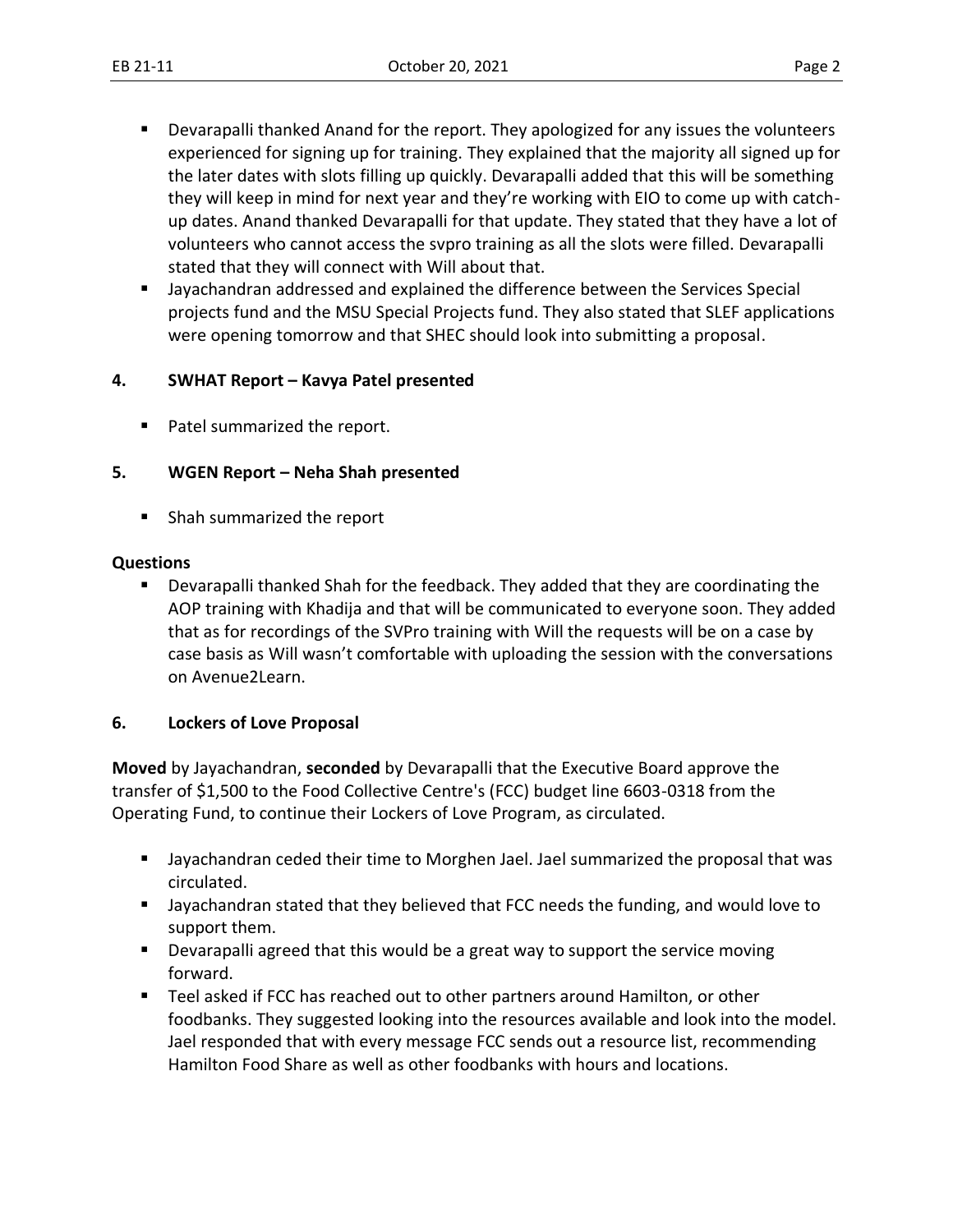- Jael stated that they know that Lockers of Love can't be someone's full support. They added that there is a continuous relationship with Living Rock Hamilton and they send students there as well.
- Della-Vedova asked about the sustainability of the gift cards.
- Jael responded that it was necessary during the pandemic and it's very helpful when students can't come to campus. They stated that ideally people would be on campus enough to benefit from those services but gift cards are more accessible and convenient.
- Jayachandran stated that it would be nice to look into this possibly continuing in the future.
- Teel asked if Jael has reached out to other universities to see what they've been up to. Jael responded that it was interesting that Teel asked that as some other universities have reached out to them.
- Jael explained that at the moment there was more than enough on their plate but will look into in the future.

## **Vote on Motion**

## **Motion Passes**

## **7. WGEN Space Proposal**

**Moved** by Devarapalli, seconded by Della-Vedova that the Executive Board approves WGEN's Physical Space Proposal, as circulated.

- Devarapalli ceded their time to Neha Shah. Shah went over the proposal with the Board.
- Devarapalli stated that they agreed with this proposal.
- Wooder stated that the proposal was well written. He asked that WGEN utilize MS Forms and not Google, and that he would be happy to look over everything and can add it to the webpage too.
- Shah thanked Wooder for the suggestions.
- McGowan stated that it was exciting to seeing services develop plans to be back on campus. He felt that this was exactly wat the MSU and the service needs to do in a safe manner.

#### **Vote on Motion**

## **Motion Passes**

**8. Information and Questions**